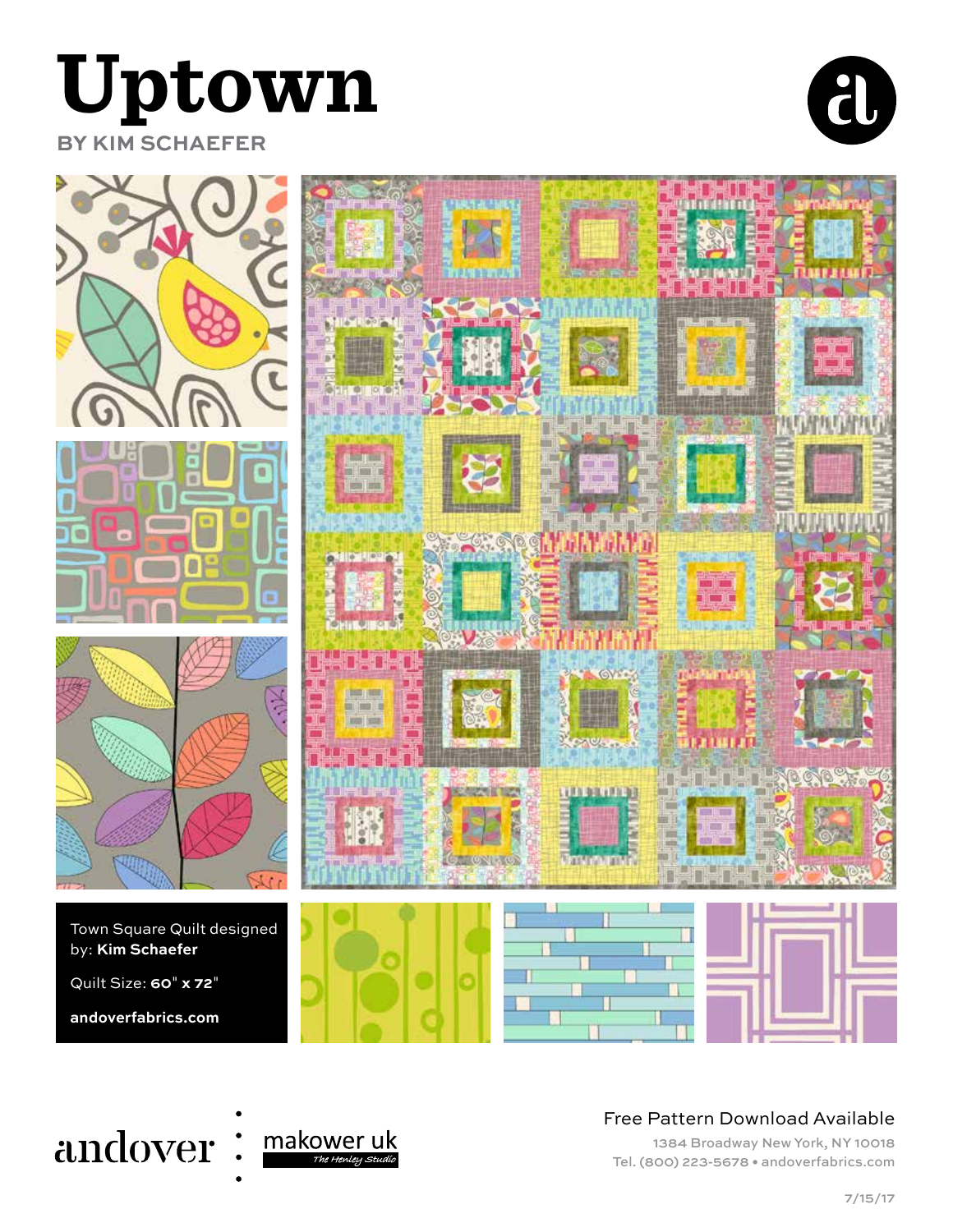# **Town Square Quilt**

Introducing Andover Fabrics new collection: **UPTOWN** by Kim Schaefer Quilt designed by Kim Schaefer

Quilt finishes 60" x 72" 30 Blocks: 12" x 12"

*Sassy prints with cool geometrics and cheery birds make up this colorful throw-size quilt. The piecing is as easy as it gets. What fun it will be to plan the prints for each block to make this quilt your very own.*

# **Cutting Directions**

**Note:** Read assembly directions before cutting patches. All measurements are cut sizes and include **4**" seam allowances. A fat **4** is an 18" x 21"-22" cut. WOF designates the width of fabric from selvedge to selvedge (approximately 42" wide).

#### **\*For ONE block, cut the following:**

Cut  $(1)$  4<sup>1</sup>/<sub>2</sub>" square (from fabric X) Cut (2) strips 1**2**" x 4**2**" (from a "solid" print or Fabric A) Cut  $(2)$  strips  $1\frac{1}{2}$ " x  $6\frac{1}{2}$ " (from a "solid" print or Fabric A) Cut (2) strips  $1\frac{1}{2}$ " x  $6\frac{1}{2}$ " (from Fabric Y) Cut  $(2)$  strips  $1\frac{1}{2}$ " x  $8\frac{1}{2}$ " (from fabric Y) Cut (2) strips 2**2**" x 8**2**" (from fabric Z) Cut (2) strips 2**2**" x 12**2**" (from fabric Z) \*Read Step 1 before cutting patches

#### **Fabric A**

Cut (7) strips 2**2**" x WOF for binding Cut (10) strips 1**2**" x 6**2**" Cut (10) strips 1**2**" x 4**2**"

#### **5 "Solids"** From each:

Cut (10) strips 1**2**" x 6**2**" Cut (10) strips 1**2**" x 4**2**"

#### **7 Brights & 11 Fat 4's**

Cut (60) strips 2**2**" x 12**2**", cut in pairs Cut (60) strips 2**2**" x 8**2**", cut in pairs Cut (60) strips 1**2**" x 8**2**", cut in pairs Cut (60) strips  $1\frac{1}{2}$ " x  $6\frac{1}{2}$ ", cut in pairs Cut (30) squares  $4\frac{1}{2}$ "

#### **Backing**

Cut (2) panels 40" x 68", pieced to fit quilt top with overlap on all sides

# **Fabric Requirements**

|                         |                  |                                                   | Yardage                 | Fabric  |  |
|-------------------------|------------------|---------------------------------------------------|-------------------------|---------|--|
| <b>Fabric A</b>         | blocks, binding  |                                                   | $\frac{3}{4}$ yard      | 8537-C  |  |
| 5"Solids"               | blocks           | fat $\frac{1}{4}$ yard each<br>8537-G2<br>8537-G4 |                         |         |  |
|                         | 8537-E<br>8537-Y |                                                   |                         | 8537-V1 |  |
| 7 Brights               | blocks           |                                                   | $\frac{1}{2}$ yard each |         |  |
|                         | 8664-C           | 8664-L                                            | 8665-B                  | 8667-B  |  |
|                         | 8668-R           | 8669-R                                            | 8669-Y                  |         |  |
| 11 Fat $\frac{1}{4}$ 's | blocks           |                                                   | fat ¼ yard each         |         |  |
|                         | 8663-C           | 8663-L                                            | 8665-C                  | 8665-R  |  |
|                         | 8676-C           | $*8676-L$                                         | 8667-C                  | 8667-G  |  |
|                         | 8668-C           | 8668-P                                            | 8669-C                  |         |  |
| *Backing                |                  |                                                   | 4 vards                 | 8676-L  |  |

# **Making the Quilt**

- **1.** Choose 3 fabrics (called X, Y, and Z in the cutting directions for one block) from the Brights and Fat **4** prints, and choose a "solid" for one block. Feel free to duplicate the quilt exactly by referring to the quilt photograph, or mix up the prints as you wish. All the fabrics in this collection go together so well that any combination works. Cut the patches for one block as listed.
- **2.** Referring to the Block diagram, join the "solid" 4**2**" and 6**2**" strips to the center square. Than add the Y and Z strips. Press all seam allowances away from the center square. Repeat these steps to make a total of 30 blocks.



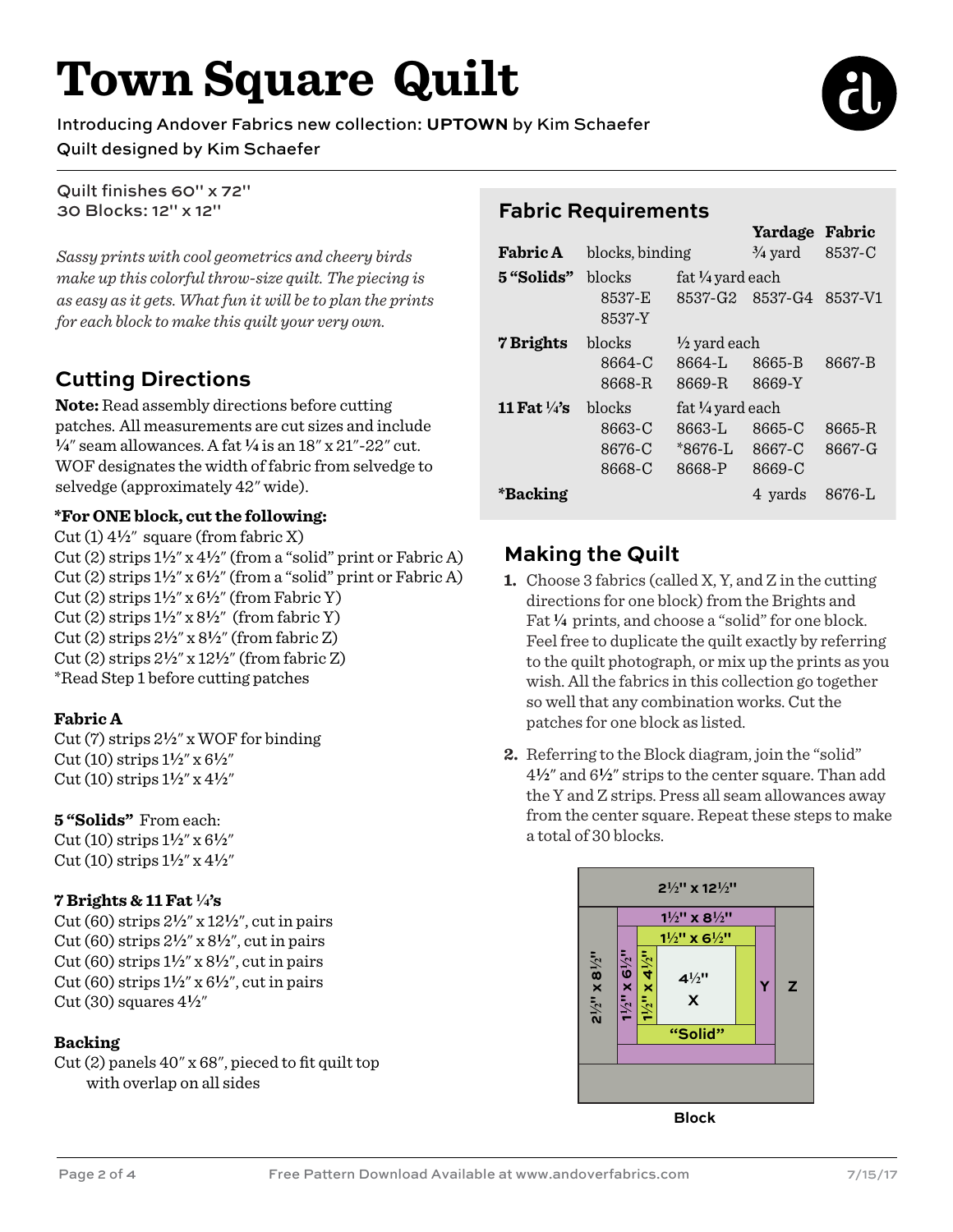# **Town Square Quilt**

**3.** Referring to the Quilt Diagram, join 5 blocks to make a horizontal row. Make 6 rows. Join the rows.

## **Finishing the Quilt**

**4.** Layer the quilt with batting and backing and baste. Quilt in the ditch around block patches. Quilt around the printed motifs in the blocks as desired. Or if you prefer, quilt an overall motif across the quilt. Bind to finish the quilt.



**Quilt Diagram**